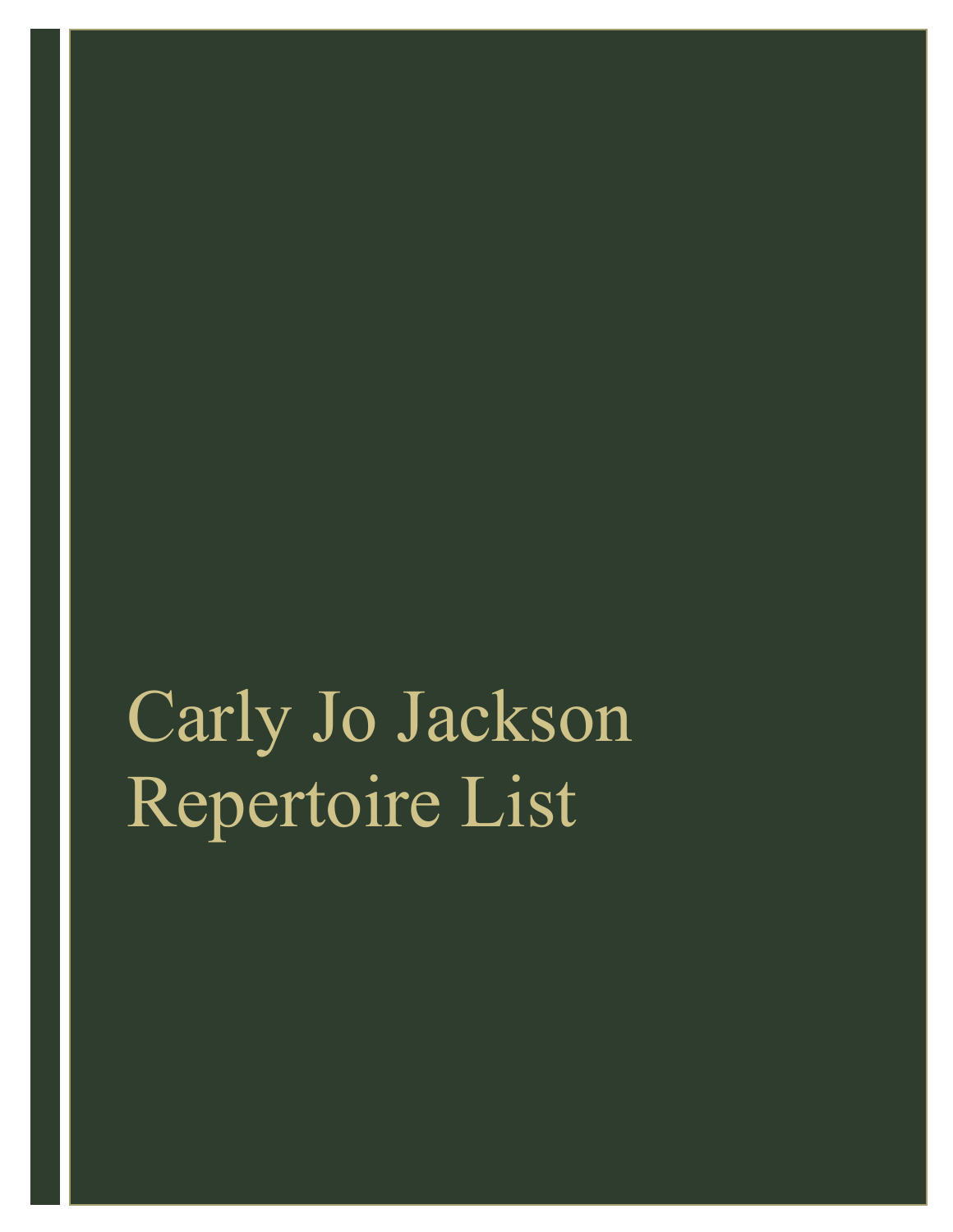## *Carly Jo Jackson Repertoire List*

*Sunday Morning* - Maroon 5 *Chain of Fools* - Aretha Franklin *Forget You*- Cee Lo Green *Wish I Knew You*- The Revivalists *Hold On*- Drake *One Dance*- Drake *Uptown Funk*- Bruno Mars *Turn out the lights*- Nelly Furtato *Gold Digger*- Kanye West *Valerie*- Amy Winehouse *Back to Black*- Amy Winehouse *Me and Mr. Jones*- Amy Winehouse *You Know I'm No Good*- Amy Winehouse *You're No Good*- Linda Ronstadt *Crazy*- Gnarles Barkley *Too Much*- Spice Girls *Fast Car*- Tracy Chapman *Give me one reason*- Tracy Chapman *Yeah*- Usher *Are You That Somebody*- Aaliyah *Soul Sister*- Train *Riptide*- Vance Joy *Big Yellow Taxi*- Joni Mitchell *Free Falling*- Tom Petty *Sitting On a Dock On the Bay*- Otis *Redding American Boy*- Estelle *Mercedes Benz*- Janis Joplin *Hand in My Pocket-* Alanis Morissette *She's a 10*- The American Dream *The Greatest*- Sia *Cheap Thrills*- Sia *Somebody Else*- The 1975 *Can't Feel My Face*- The Weekend *Use Your Love*-The Outfields *Staying Alive*- The Beegees *Home*- Phillip Phillips *Dance With Me* - Justin Timberlake *What A Wonderful World*- Stevie Wonder *Love On The Brain*- Rihanna *Please Don't Stop the Music*- Rihanna *Don't*- Zoe Kravitz *Without Me*- Halsey *Blackbird*- The Beatles *Here Comes the Sun*- The Beatles